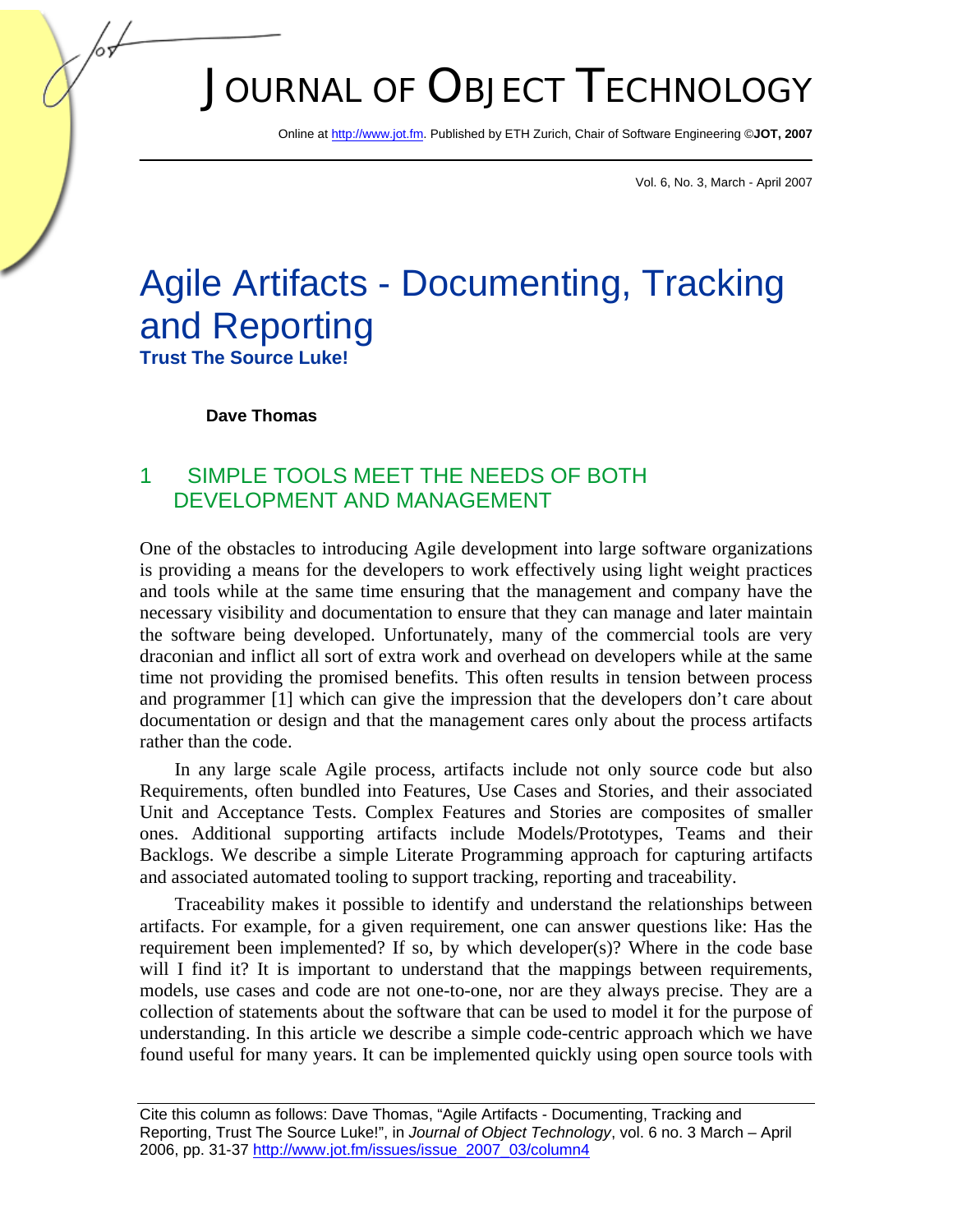little imposition on developers. Perhaps surprisingly it provides much better information for management than many more complex and expensive approaches.

## 2 LITERATE PROGRAMMING AND WIKIS

The Agile Manifesto emphasizes the importance of code. Literate Programming [2] is a best practice style for writing programs which are intended to be read and evolved over time. Some naïve AgileXP purists insist that code needs no comments or other documentation since the code should be easily understood from its own clarity and associated unit and acceptance tests. They have a well founded concern about the tendency for a comment not to be updated or refactored when the code is changed. However, these concerns don't in our experience justify the omission of proper structured comments which improve readability and understandability of the code. In his book Domain Driven Development, Eric Evans provides guidelines for clearly separating the naming of domain representations from underlying technology ones.

Unfortunately, the early literate programming tools were not designed for today's interactive programming environments hence they are awkward for today's agile developers. Recently, however, code folding editors have been introduced into IDEs like Eclipse and Literate Outliners such as LEO [3] have appeared which encourage literate programming. Since it is tedious to write effective documentation in a programming IDE, especially for requirements, we have found Wikis to be a simple and effective mechanism for capturing such information, with annotations linking to the code and vice versa. A Wiki is a natural place to capture requirements and project artifacts since it is already in use for informal collaboration in and between teams as well as for capturing acceptance tests (FIT and Fitnesse). Wikis and annotations may also reference more extensive artifacts such as models, standards, and prototypes which elaborate the requirements, design intentions, etc.

## 3 ARTIFACT DOCUMENTATION

Comprehensive traceability requires coding standards as well as tool support and ideally should be integrated with the build and reporting environment. The most effective means to track and report important project information for large scale development is to instrument the code base within the configuration management (CM) system. Current best practice is to annotate the text associated with artifacts with small amounts of information to identify the artifact itself and its relationships to other artifacts.

The simplest, most effective way to do this is to use structured comments which are associated with the code. This is one of the reasons that meta-information through annotations is now a standard feature in languages such as Java and C#. If everyone associated with the definition and modification of artifacts follows a disciplined annotation policy for code, then all of this information will be saved in the CM system.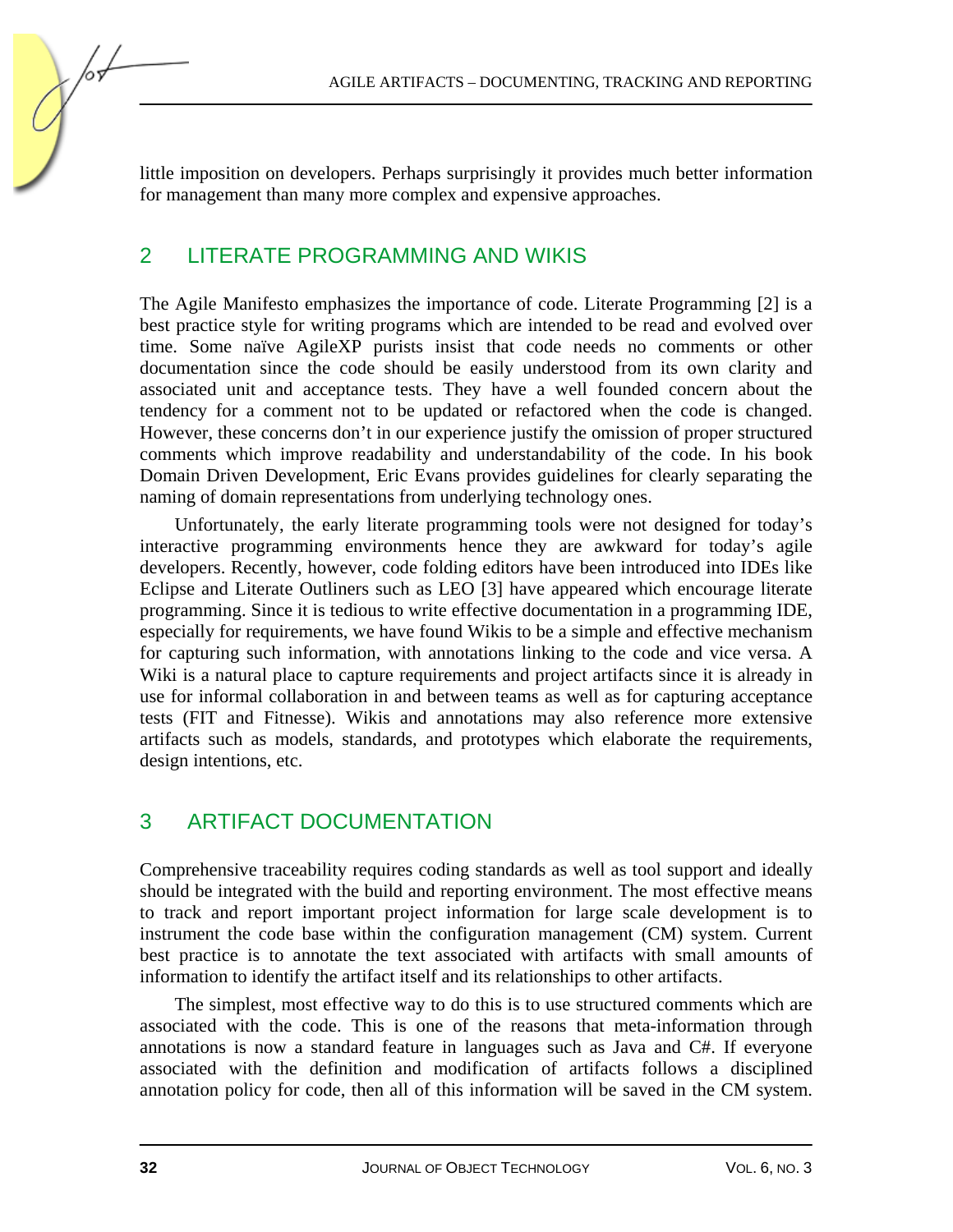When direct annotation is not possible, the next best approach is to use a separate description that references the artifact. With either approach, during each major build simple tools such as fuzzy parsers can search through the code base to find the annotations and update a traceability website or database.

## 4 PROJECT REPORTING

Such an approach enables the Continuous Integration and Test Environment to compile project reports, traceability data, metrics, and other information about the software being developed. This in turn provides valuable feedback to the developers and management. Using such instrumentation it is possible to *automatically* produce all of the following reports as part of the build:

Tracking – Burn Down/Up and Velocity

Backlog Status

Team and Developer Progress/Productivity

Variance between Actual and Estimates for Continuous Improvement

Development, Test and Integrate Rhythm

Our recommended approach is to use an IDE (in our case Eclipse) together with a Wiki (in our case Fitnesse Wiki) for capturing the information. Using IDEs and Wikis substantially reduces or even eliminates the need for other more tedious manual tools such as Excel, MS Project<sup>1</sup> etc. It is well known that leveraging the tools that are actually used by developers, and not forcing them to learn new ones, greatly increases the potential for obtaining and maintaining information about the software.

That said, the generic approach is independent of any specific tools, or any particular annotation method, but simply requires that all assets be self-identified and versioned in the CM system or equivalent. It is also important to note that specific projects or companies may necessitate different annotations or artifacts, which can easily be accommodated

## 5 EXAMPLE ANNOTATIONS FOR CODE ARTIFACTS

The approach we currently used in our environment is to annotate the code artifacts explicitly using structured comment conventions such as JavaDoc for Java (Doxygen is a popular tool for  $C/C_{++}$ ).

All new methods, fields and constructors added by Java developers get the tag **@story** inserted explicitly by the developer using the following tag convention:

l

 $<sup>1</sup>$  Note: it is straight forward to generate the appropriate MS Project or Primivera files if these are needed by</sup> corporate reporting.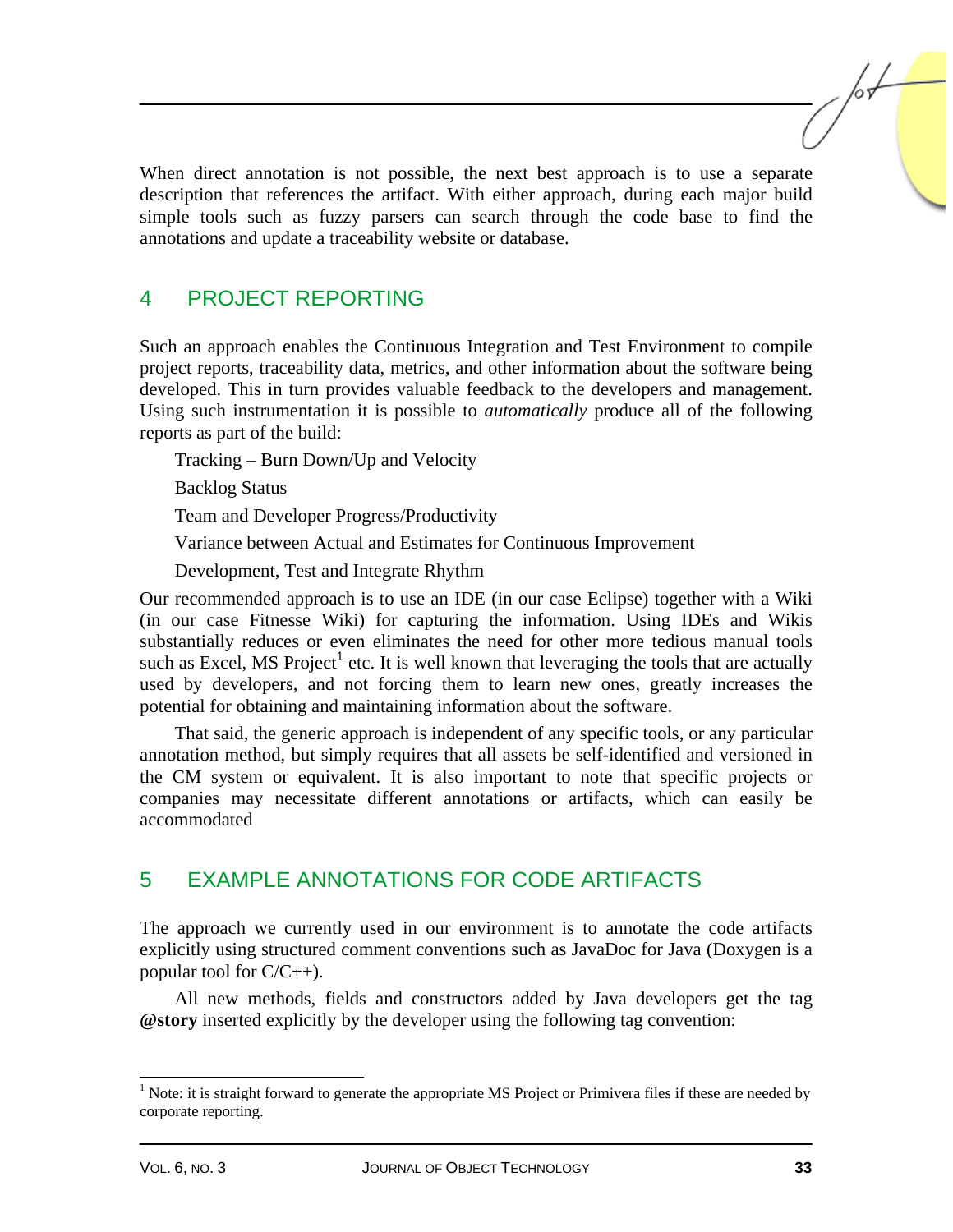#### **@story** {story-name} {time-and-date}

If a field or method is modified more than once, then there is a separate tag added for each update. Tags are added to both implementation and test code, with naming conventions used to distinguish between implementation code, Unit Tests and Acceptance Tests. This allows the build utility to assemble a fine-grained trace of all the development activity undertaken to implement any particular story. A report can be generated indicating what user stories are implemented where, by whom, which have Unit Tests or Acceptance Tests, and so forth. Using this basic traceability information, one can compute metrics such as velocity, burn down/up charts, etc.

The default naming convention uses *AT{artifact name}* and *UT{artifact name}* to denote acceptance and unit tests, respectively, associated with a particular artifact. For example, the Unit Tests for a **GameConsole** Story would be named **UTGameConsole**. Since tagging relates Stories to code, and Stories are related to other artifacts like Features and Use Cases through the metadata stored in the Wikis, there is sufficient information to create and maintain all the traceability relationships.

The relationships between Acceptance Tests, Unit Tests, and Stories can sometimes become too complex for the naming conventions to handle. This does not present a problem however, because Acceptance Tests and Unit Tests have **@story** tags as well, which will override the naming conventions in such a case.

*NOTE: Alternatives to this approach are to reference the associated classes/methods from the story artifact, or to use properly versioned non-code artifacts as task markers, and automatically infer the information from the version history. The latter is in many*  ways the preferred approach since it imposes minimal demands on the developer, but *requires more sophisticated tool (semantic diff) or IDE support such as Mylar [6]. Tagging has the virtue of simplicity.* 

### 6 EXAMPLE WIKI TEMPLATES FOR NON-CODE ARTIFACTS

The following are some example Wiki templates that may be used to annotate the code base with important information about non-code artifacts. The same approach can be used with defect trackers such as JIRA [5], project management such as Trac [4], and/or requirements tools but Wikis are our personal choice. The essential requirement is a process to synchronize the development history of the code with the associated assets. The following templates can be applied with minimal changes to most Agile development projects. We stress that this is an example from a particular client and that terminology and artifacts will vary from one organization to the next, although, in our experience, the contents are roughly similar.

#### **Team**

**Team** pages have the header TeamName with the following elements: **Team**: TeamName;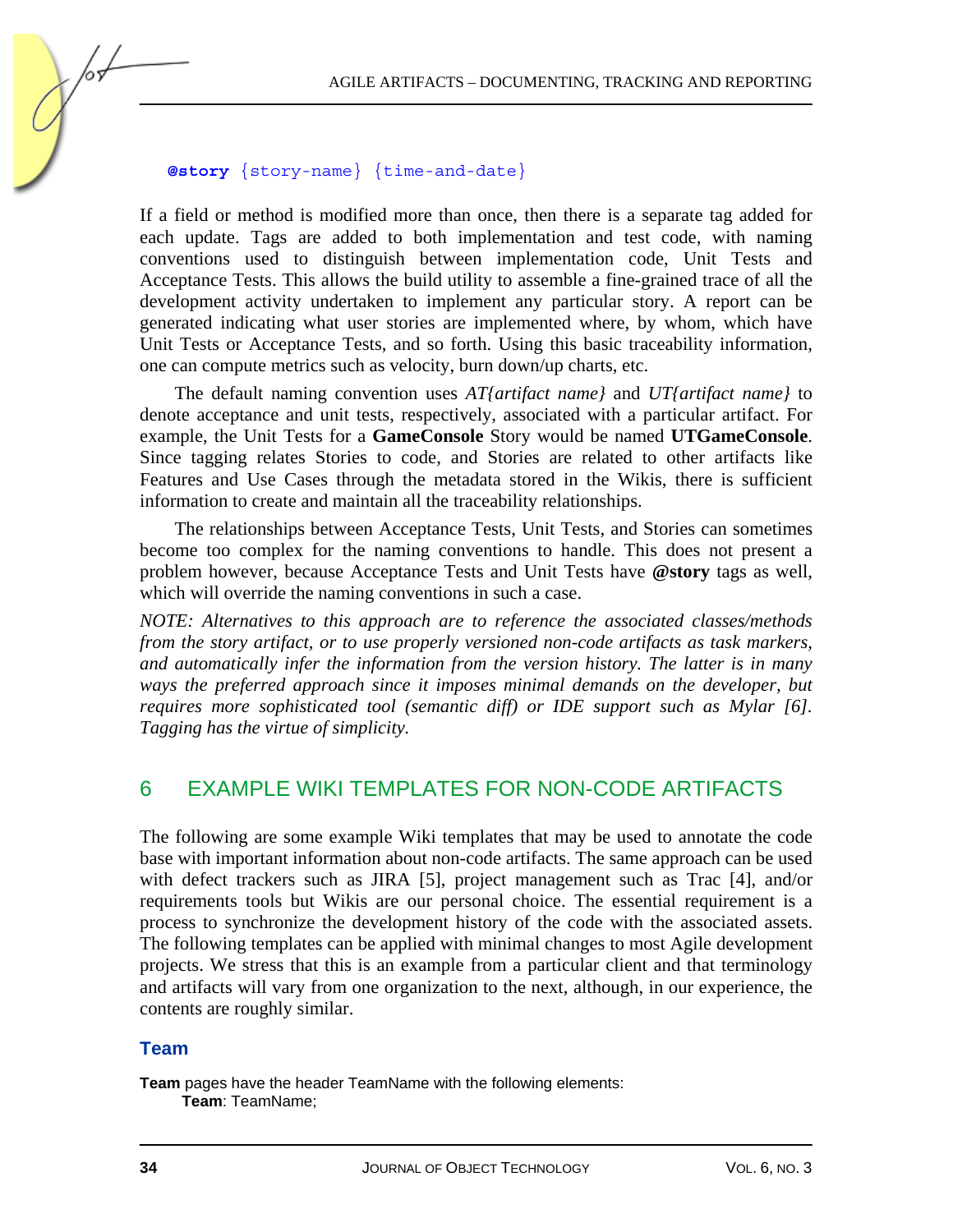**Member**: member name; -- repeated for each team member **Project:** ProjectName; -- added to allow easy navigation

#### **Story**

**Story** pages have the header StoryName with the following elements: **Story**: StoryName; **Status**: (None, Done, In-Progress, Deferred); **Author**: name; repeated if more than one **Description**: descriptive text; **Fullfills**: requirement; -- reference to requirement, use case, defect list **Clarity**: (Clear, Needs-Clarity, Un-Clear); **Team**: TeamName ; -- team assigned the story, Un-Assigned otherwise **Developer:** name; -- repeated for each team member implementing the story; **Sprint**: release, sprint; -- the release and sprint in which this story is planned, e.g. 2.1 **Ideal-Days**: (best, avg, worst); -- estimated effort in ideal days, (0,0,0) means no estimate; **Classes**: (best, avg, worst); -- estimated number of classes, (0,0,0) means no estimate **Points**: (best, avg, worst); -- estimated effort in story points, (0,0,0) means no estimate **Unit-Prefix**: name; -- Unit Test prefix, default is UTStoryName **Accept-Prefix**: name; -- Acceptance Test prefix, default is ATStoryName **Composed-Of**: other StoryNames; -- blank if task (non-composite) story. **Part-Of**: parent StoryNames; -- parent story or blank if none.

#### **Feature**

**Feature** pages have the header FeatureName with the following elements:

**UseCase**: FeatureName; **Summary:** one or two sentence brief overview; **Owner**: name; -- who owns the feature; repeated if more than one **Fullfills**: requirement; - reference to requirement, defect list; **Description**: descriptive text; **Clarity**: (Clear, Needs-Clarity, Un-Clear); **Team**: TeamName ; -- team assigned the Feature, Un-Assigned otherwise **FeatureUseCase**: UseCaseName; repeated for each associated feature use case; **IdealDays**: (best, avg, worst); -- estimated effort in ideal days, (0,0,0) means no estimate; **Classes**: (best, avg, worst); -- estimated number of classes, (0,0,0) means no estimate **Points**: (best, avg, worst); -- estimated effort in story points, (0,0,0) means no estimate **AcceptPrefix**: name; -- Acceptance Test prefix, default is ATFeatureName **ComposedOf**: other FeatureNames; -- blank if non-composite feature. **PartOf**: parent FeatureName; -- parent feature or blank if none.

#### **UseCase**

**UseCase** pages have the header UseCaseName with the following elements:

**UseCase**: UseCaseName;

**Summary:** one or two sentence brief overview;

**Owner:** name; -- who owns the use case, repeated if more than one

**Fullfills**: requirement; - reference to requirement, defect list;

**Actors**: List of actors participating in the use case. Possible actors are system components or applications, the network, and of course the user;

**Preconditions**: What must be true about the state of the system before the use case can start;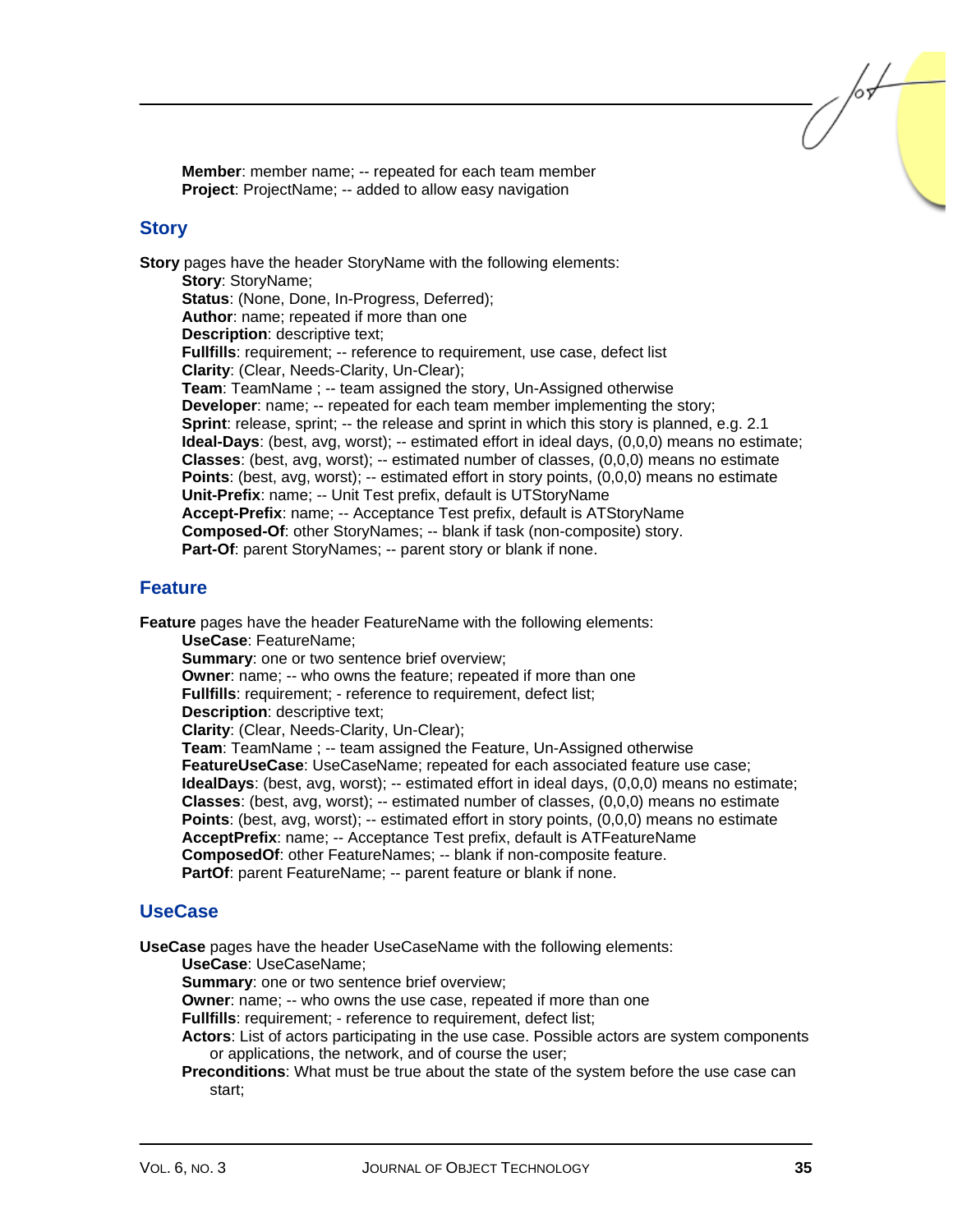**Postconditions**: What must be true about the state of the system after the use case "expected path" completes. A testable state of the product.;

**Description**: in point form or descriptive text;

**Exceptions**: Name of exception - how handled (brief description or reference to a requirement or supporting use case):

**Variations**: Different ways to accomplish steps. Variation name - description (could be alternate list of steps or reference to supporting use case that contains the description);

**CompliesWith**: Important requirements to be aware of while implementing the use case (may reference standards, other documents);

**Clarity**: (Clear, Needs-Clarity, Un-Clear);

**Team**: TeamName ; -- team assigned the use case, Un-Assigned otherwise **IdealDays**: (best, avg, worst); -- estimated effort in ideal days, (0,0,0) means no estimate; **Classes**: (best, avg, worst); -- estimated number of classes, (0,0,0) means no estimate Points: (best, avg, worst); -- estimated effort in story points, (0,0,0) means no estimate **AcceptPrefix**: name; -- Acceptance Test prefix, default is ATUseCaseName **Composed-Of**: other UseCaseNames; -- blank if non-composite use case. Part-Of: parent UseCaseName; -- parent use case or blank if none.

#### **Backlogs**

The ProductBacklog page has all of the use cases for the current product release. It also has all of the release backlogs for this product release. The ReleaseName page has all of the use cases/stories for the current release. The ReleaseTeamName page has the release backlog for team TeamName. The SprintTeamName page has the sprint backlogs for each sprint for team TeamName. Each of these pages is a simple list of other Wiki pages.

#### **Models**

**Model** pages have the header ModelName with the following elements:

**Model**: ModelName; **Description**: Descriptive text; **Owner**: name; -- model owner, repeated if more than one **Kind**: model kind; **Fullfills**: UseCaseName or StoryName; **Model-Ref**: URL to model;

#### 7 SUMMARY

We have found that by leveraging popular best programming practices of literate programming, Wikis and configuration management high performance teams are able to easily capture and share all of the information management needs to manage the life cycle and evolution of its product assets. Furthermore, through simple automation of the continuous build all of the project tracking, management and metrics can be generated each build. This approach, which clearly can be easily tailored for different environments, provides all of the benefits of CMM, Six Sigma without the pain of draconian tools, special status meetings, reports, etc. It provides management and developers with a true visibility into product development from requirements through estimates, backlogs and on to unit and acceptance testing. Both developers and management get to have their cake and share it while all artifacts are captured in the common CM system!